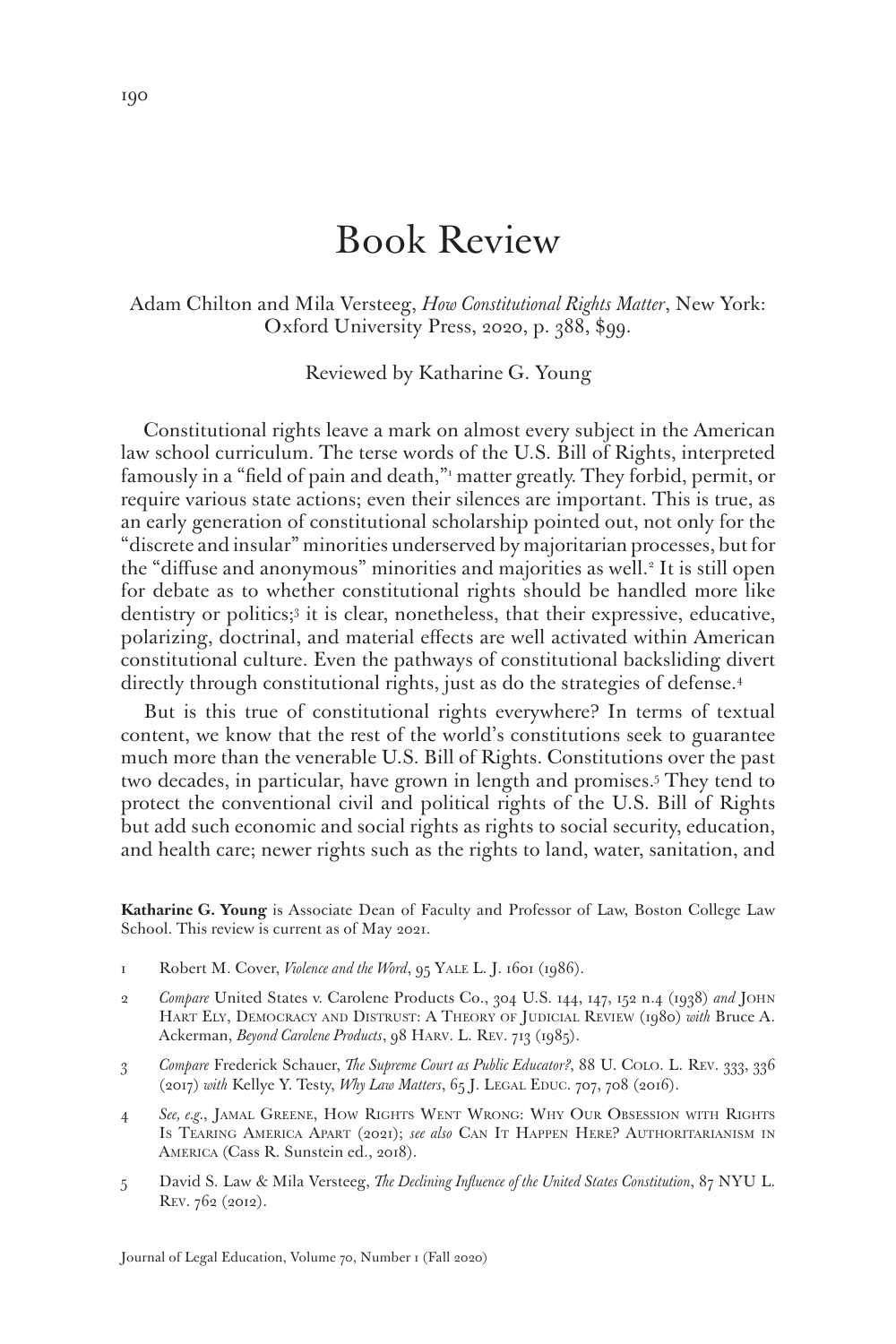a clean and healthy environment, and even rights for animals and nature.<sup>6</sup> As demonstrated by a global field of study, these constitutions are also often easier to amend and update, subject to a different method of judicial reasoning and balancing, and interpreted by very differently designed constitutional or apex courts.7 The pathways of constitutional backsliding—an almost worldwide phenomenon that gathered speed during the past rocky decade<sup>8</sup>–do not leave them untouched. How do these constitutional rights matter? And how can we tell?

Enter Adam Chilton and Mila Versteeg's new book, which deploys both quantitative and qualitative comparative research in the search for empirical answers. Chilton, a professor at the University of Chicago Law School, and Versteeg, a professor at the University of Virginia School of Law, open their examination with a deflationary view. Eschewing the conventional wisdom of American constitutional culture, they instead choose to invoke the realist or radically relativist—foreign policy of Henry Kissinger. As secretary of state in 1975, Kissinger famously replied to his Turkish counterpart, Melih Esenbal, in relation to a proposal whose illegality had already been confirmed, "'[T]he illegal we do immediately, the unconstitutional takes a little longer.' [laughter]"9 . This perspective, suggest Chilton and Versteeg, may be a more apt description of constitutional practice in a world of Russia's Vladimir Putin, Turkey's Recep Erdoğan, or Hungary's Viktor Orbán. Constitutional rights matter, they suggest, but very little. Indeed, rights that they term "individual" may not matter much at all. Rights they term "organizational" may matter somewhat, in the face of concerted opposition, but only for a limited time.

#### **I. Empirical Constitutional Studies**

Both Chilton and Versteeg are astute empiricists in the field of comparative constitutional law. In this work, they favor a mixed methods research approach to examine how constitutional rights matter in constitutional systems outside the United States. Their study involves statistical surveys from a coded database of the world's constitutions, which includes eight key rights: freedom of speech, the prohibition of torture, freedom of movement, the right to education, the right to health care, freedom of religion, the right to unionize, and the right to

- 6 *E.g.*, David R. Boyd, The Environmental Rights Revolution: A Global Study of Constitutions, Human Rights, and the Environment (2011); Evan Rosevear et al., *Justiciable and Aspirational Economic and Social Rights in National Constitutions*, *in* The Future of Economic and Social Rights (Katharine G. Young ed., 2019).
- 7 Representative scholarship, too large to collect here, includes Kai Möller, The Global MODEL OF CONSTITUTIONAL RIGHTS (2012) and sources cited below.
- 8 E.g., CONSTITUTIONAL DEMOCRACY IN CRISIS? (Mark A. Graber et al. eds., 2018).
- 9 The quotation is reproduced at ADAM CHILTON & MILA VERSTEEG, HOW CONSTITUTIONAL Rights Matter 6, n 29 (2020) (citing memorandum of conversation, *Aid Cut-Off: Cyprus*, WikiLeaks Public Library of US Diplomacy (Mar. 10, 1975)).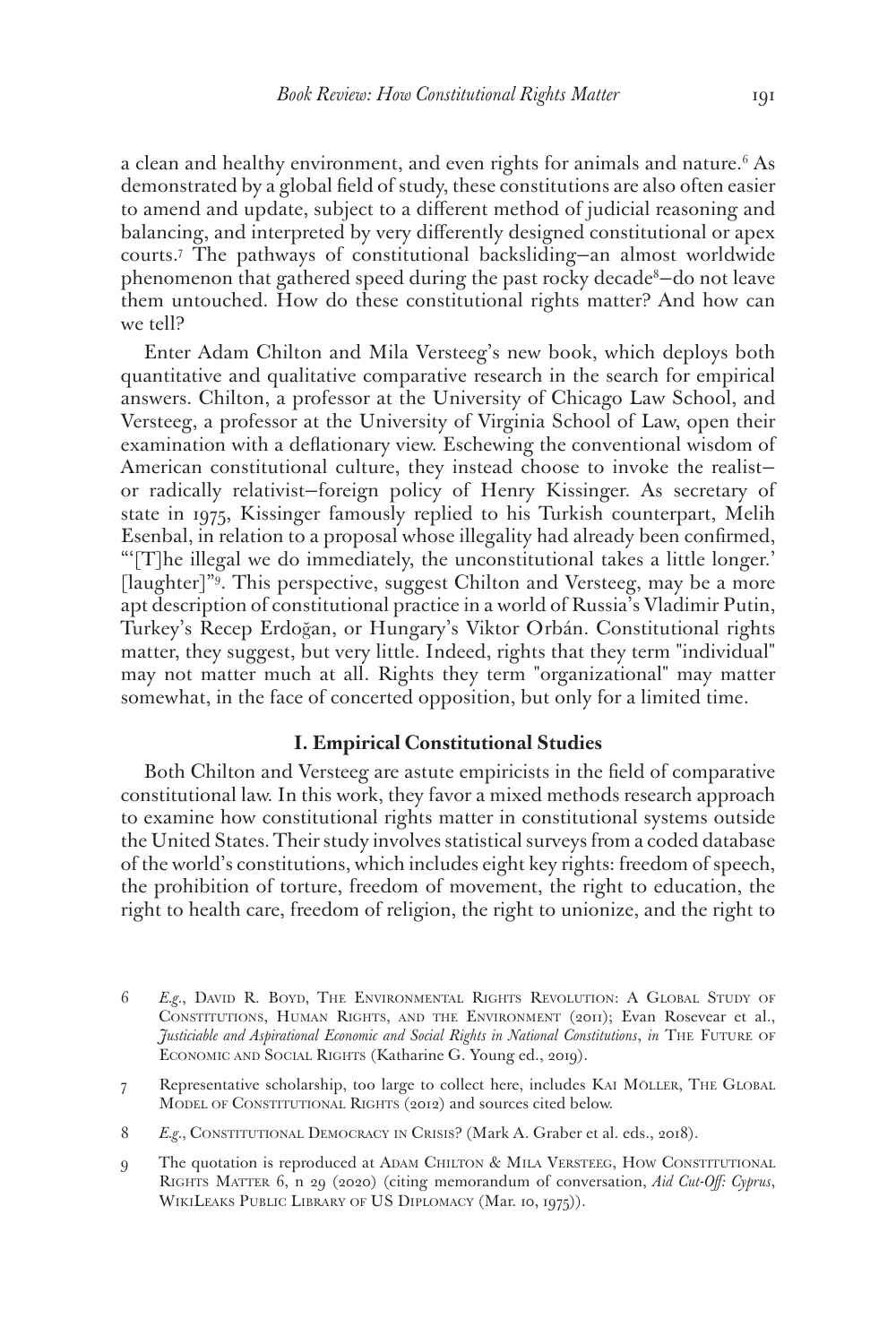establish political parties.10 They select these rights and not others, as they note, because of the presence of data on their realization.<sup>11</sup> Alongside the coding of capital-C constitutional text, they also conduct interviews with judges, religious leaders, trade unionists and civil society representatives in Colombia, Myanmar, Poland, Russia, and Tunisia. They therefore seek out "nominal" rather than "functionalist" or "essentialist" constitutional rights, by which they mean they count the rights that local participants consider to have risen to constitutional status, rather than those that emphasize core constitutional functions or those that are merely textually entrenched.<sup>12</sup> With this data, Chilton and Versteeg seek to answer causal questions of how constitutional rights outside the United States make a difference.

Unsurprisingly, they find little evidence that textual protections of constitutional rights, by themselves, provide for a firewall guarantee of protection. This by now familiar conclusion has been reached in decades of socio-legal scholarship in relation to rights of many hues (labor protections, civil rights, education rights, health care rights, and/or international human rights), usually by qualitative case study. Their approach draws partly on law and society scholars like Stuart Scheingold (who mapped the "politics of rights")<sup>13</sup> and comparativists like Charles Epp (who referred to the "social support structure" needed for a "rights revolution").<sup>14</sup> Alongside these domestic and comparative studies, Chilton and Versteeg also engage with political scientists examining the effect of international human rights law on the domestic law of different states. Beth Simmons, Oona Hathaway and other political scientists have long dampened any enthusiasm for human rights treaties, by offering somewhat similar observations<sup>15</sup>-i.e., that there is nothing "self-enforcing" about rights, and that textual or legal guarantees are only a sideshow on the journey of rights protection.

More notable is Chilton and Versteeg's finding that some rights, once constitutionalized, are harder to violate than others. The constitutional rights that they code as freedom of religion, the right to unionize, and the right to form political parties are systematically associated with an improvement along the outcomes they measure; other constitutional rights, including the right to

- 11 *Id.* ("We could only select rights for which we have data on their de facto fulfillment.").
- 12 *Id.* at 90–91.
- 13 Stuart A. Scheingold, The Politics of Rights: Lawyers, Public Policy, and Social CHANGE (1974).
- 14 Charles R. Epp, The Rights Revolution: Lawyers, Activists, and Supreme Courts in Comparative Perspective (1998) (thus categorizing India (weak), the United Kingdom (modest), Canada (dramatic), and the United States (standard)).
- 15 Chilton & Versteeg, *supra* note 9, at 74–77; Beth A. Simmons, Mobilizing for Human Rights: International Law in Domestic Politics (2009) (noting influence of a constitutional regime transition toward democracy); Oona A. Hathaway, *Do Human Rights Treaties Make a Difference?* 111 Yale L.J. 1935 (2002).

<sup>10</sup> *Id.* at 86.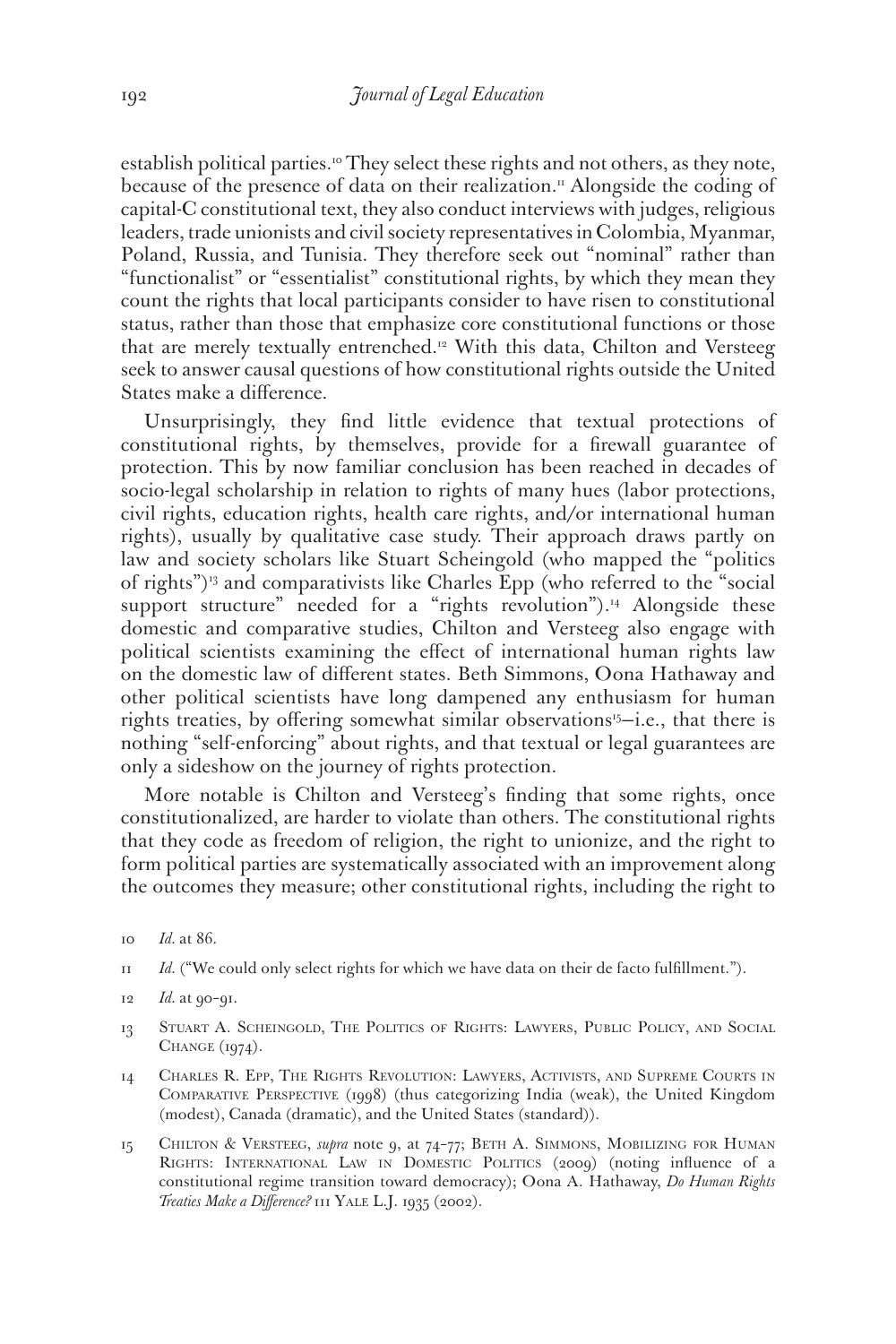free speech, the prohibition on torture, the freedom of movement, the right to education, and the right to health care are not. In their model, the former rights are practiced by, or within, an organization, while the latter are individualized. Thus, because religious groups, unions, and parties have a vested interest in their protection, these organizational rights became "self-enforcing"<sup>16</sup> across different constitutional systems. Interestingly, the authors suggest that this self-enforcement occurs even without the backstop of independent courts or democratic regimes. This finding shifts both litigation and voting as the primary mechanisms for constitutional rights protection. Sometimes this is because the protection of these rights aligns with government interests; but even when it does not, strong organizations succeed in lobbying against or otherwise defending against rights violations that might limit their ability to operate, giving rise to a "self-enforcing" feedback loop in support of the rights' durability and staying power.17

The authors suggest that organizational rights, while harder to violate than individual rights, are best viewed as "speedbumps" that can help slow down a government that is actively attempting to repress rights but cannot necessarily prevent such conduct over a longer period.<sup>18</sup> Indeed, Chilton and Versteeg suggest that the "speedbumps" metaphor is more accurate than the popular image of American constitutional culture, that rights operate as "ropes" that tie the government (Ulysses) from the call of acts of repression or shipwreck (the sirens).19 The implication is that our constitutional theories are usefully updated by comparative empirical study.

# **II. Disaggregating Constitutional Rights**

The disaggregation of constitutional rights into differently situated interests, of different political strength, is not new. Just as the distinction between insular and diffuse rights-holders worked to frame the priorities of judicial review in past U.S. constitutional commentary,<sup>20</sup> so too have theorists of rights long understood that the power valence of particular rights operates differently. Indeed, liberal theorists have interrogated important conceptual questions about the instrumental versus intrinsic importance of different rights.<sup>21</sup> Rights of democratic participation, for example, have been theorized as both intrinsically important for each individual and instrumentally "preservative of all rights."22 The right to education—or at the very least "some identifiable

16 Chilton & Versteeg, *supra* note 9, at 27.

- 18 *Id.* at 11–12.
- 19 *Id.* (citing Jon Elster, Ulysses and the Sirens: Studies in Rationality and Irrationality  $(1984)$ .
- 20 Ely, *supra* note 2; Ackerman, *supra* note 2.
- 21 Amartya Sen, *Elements of a Theory of Human Rights*, 32 Phil. & Pub. Affs. 315 (2004).
- 22 Harper v. Virginia Bd. of Elections, 383 U.S. 663, 667 (1966) (quoting Yick Wo v. Hopkins,

<sup>17</sup> *Id.* at 27, 44.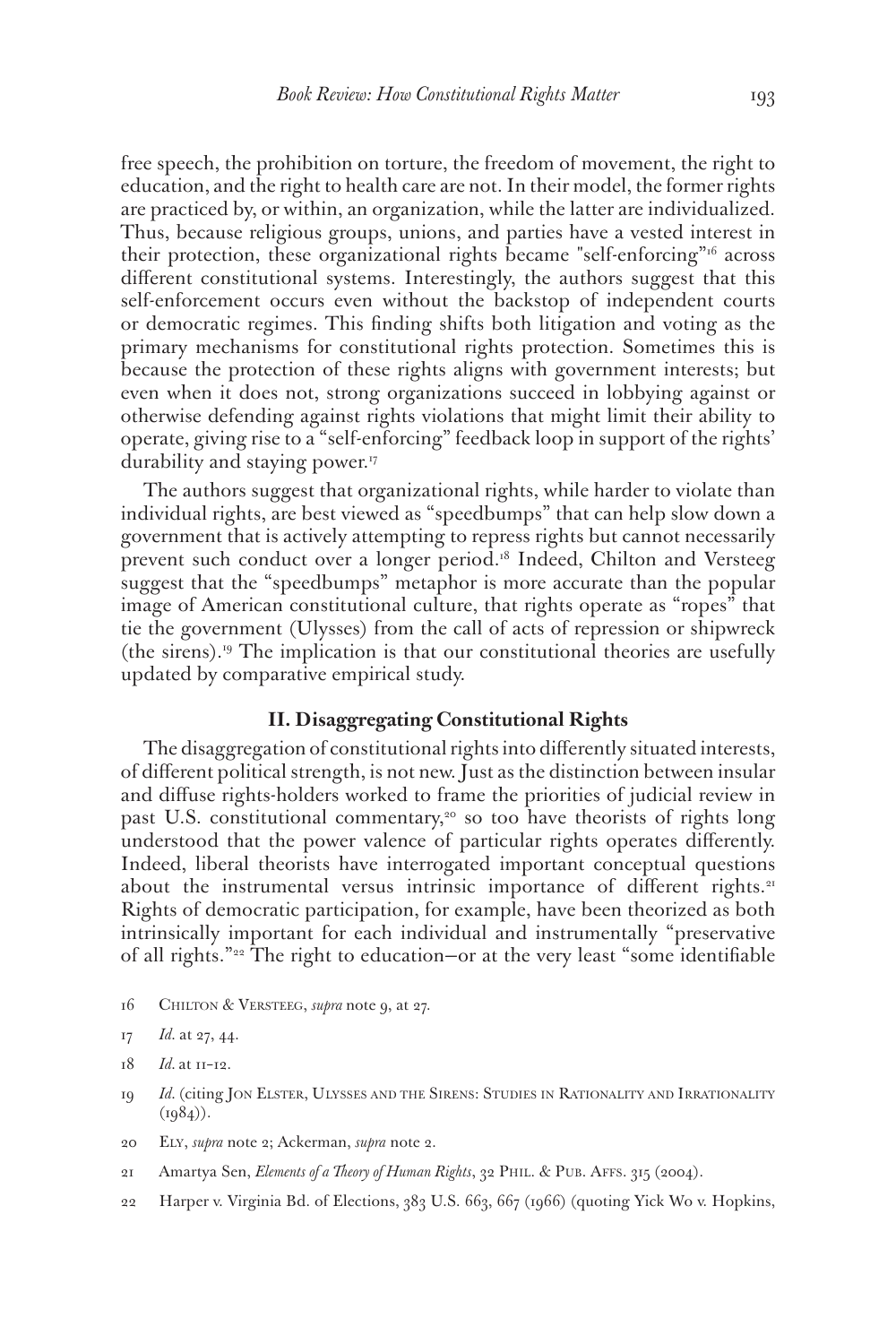quantum"23 of it—has been described as an "empowerment" right, helping those who are economically and socially marginalized to obtain the means to participate in their communities and defend their rights.<sup>24</sup> And equality rights of women, introduced in conditions of religious, cultural, and social hostility, have been described as "placeholder" rights in an inevitably slow and nonlinear process of change.<sup>25</sup> These rights clearly do more than bind Ulysses to the mast.

Chilton and Versteeg are, however, firmly focused on the instrumental question, and only on the empirically testable dimension of that question. In addition to guiding their choice of what constitutional rights to study, their empirical focus and search for causes forces them to seek out only what is measurable over a confined timeline (at most, over several decades, but in some cases for no more than the five years after constitutional entrenchment).<sup>26</sup> Nor do they entertain questions of how prominent rights "spill over" from one arena of protection, such as how the protection of educational rights might affect, say, democracy rights or health rights.27 This restriction is somewhat illmatched to the larger questions they seek to answer, as discussed below.

Instead, they design their study around two prominent theoretical challenges of political agency: the coordination problem, which impedes diverse or differently motivated citizens, and the collective action problem, which discourages a rational individual from taking part in joint action.<sup>28</sup> As they note, dedicated organizations can help overcome these two problems, and formal organizations with a membership base and ties of loyalty and financial backing can do this best. In other words, some rights attract a "natural organizational vehicle," but others do not;<sup>29</sup> it is these vehicles that

118 U.S. 356, 370 (1886)).

- 24 *The Right to Education*, General Comment No. 13, U.N. ESCOR, Comm. on Econ., Soc., & Cult. Rts., 21st Sess., U.N. Doc. E/C. 12/1999/10 (1999) ("Education has a vital role in empowering women, safeguarding children from exploitative and hazardous labour and sexual exploitation, promoting human rights and democracy, protecting the environment, and controlling population growth.").
- 25 Sari Kouvo & Corey Levine, *Law as a Placeholder for Change? Women's Rights and Realities in*  Afghanistan, in THE PUBLIC LAW OF GENDER: FROM THE LOCAL TO THE GLOBAL 195 (Kim Rubenstein & Katharine G. Young eds., 2016). This long-term view bears parallels to the rise of the Second Amendment in the United States. *See infra* text accompanying n 56.
- 26 *E.g.,* Chilton & Versteeg, *supra* note 9, at 187.
- 27 This they leave to future study. *Id.* at 331.
- 28 Mancur Olson, The Logic of Collective Action (1965); Mancur Olson, The Rise and DECLINE OF NATIONS: ECONOMIC GROWTH, STAGFLATION, AND SOCIAL RIGIDITIES 47 (1982). The import of the earlier U.S. constitutional scholarship with which this review begins thus becomes clear. *See, e.g.*, Ackerman, *supra* note 2, at 724–25. For updates in the claims of the diffusely organized to rights protections, see Kenji Yoshino, *The Gay Tipping Point*, 57 UCLA L. Rev. 1537, 1539–42 (2010).
- 29 Chilton & Versteeg, *supra* note 9, at 183–84.

<sup>23</sup> San Antonio Indep. Sch. Dist. v. Rodriguez, 411 U.S. 1, 36 (1973).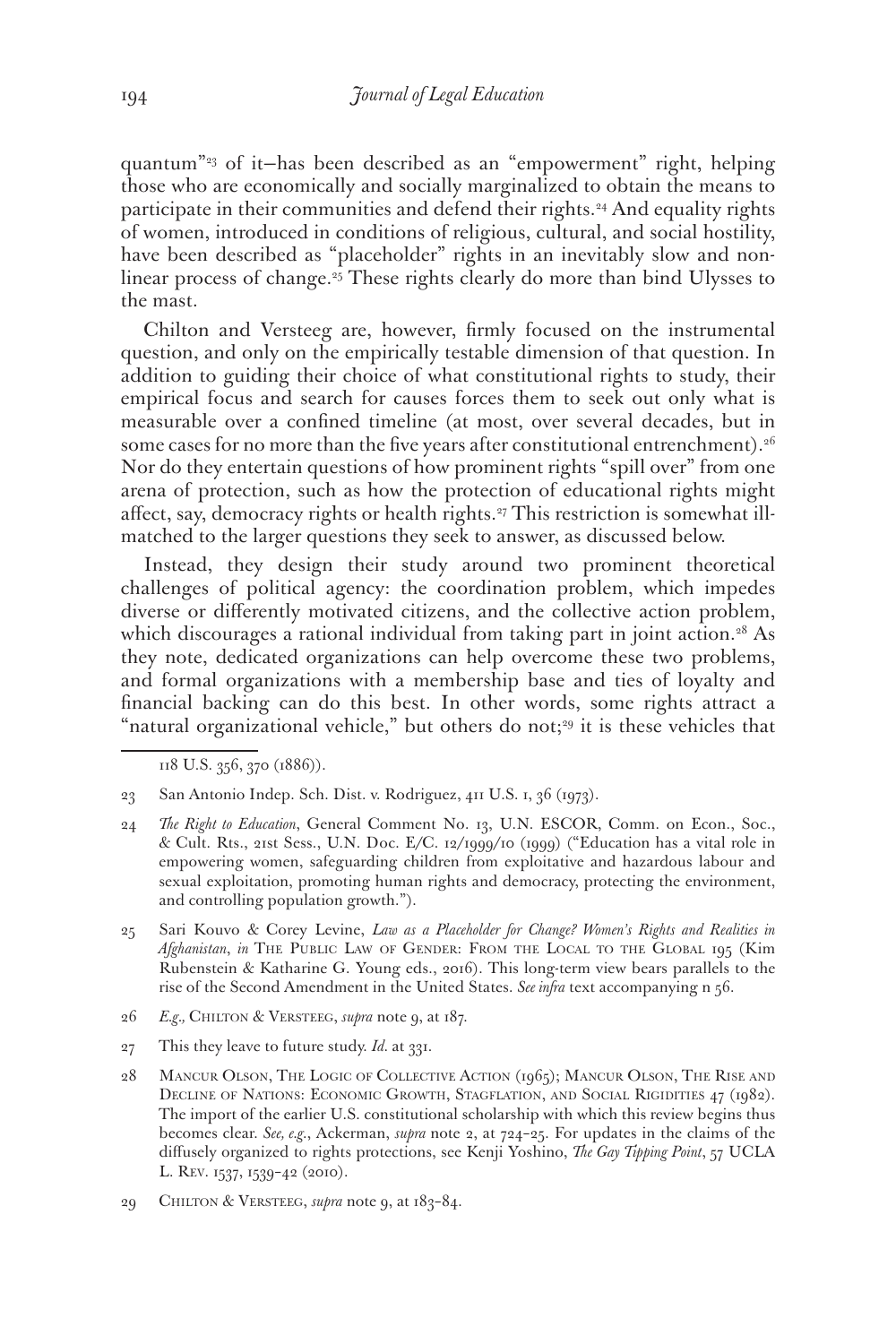make these rights "self-enforcing." This theory draws from, as Chilton and Versteeg acknowledge, stability-focused studies of constitutional political economy,<sup>30</sup> where a constitution's "self-enforcement" occurs when political opponents gain more from cooperating within a constitutional order than from attempting to derail it.

In identifying these vehicles, Chilton and Versteeg emphasize the corporate dimension of particular "organizational" rights. This includes religious liberty and the recognition of organized religion, and guarantees of the associational rights of trade unions, registered political parties and their ability to participate in electoral cycles.31 This corporatized status allows such collectives to secure access to legal personality, register members, sue, make payments, etc. As well as the ability to access corporate form, Chilton and Versteeg also measure the organizations' ability to protect certain "core activities," such as collective worship in the case of religious groups, and collective bargaining or political activity in the case of unions and parties. These outcomes are plotted statistically and also form the basis of their interviews and case studies. These reveal important insights, particularly in explaining the strength of constitutional religious freedom in recent decades. These findings, as well as the authors' conclusions about rights to health care and education, and about organizational as opposed to associational rights, are discussed below.

### *A. Religious Freedom*

The disaggregation of religion from other rights provides an instructive insight about the past two decades of global constitutionalism. For Chilton and Versteeg, religious freedom rights are best measured as rights to religious liberty. While those practicing minority (and even majority) religions would surely point to the separation of church and state and the protections against religious discrimination as core to religious freedom, Chilton and Versteeg's thinner version of religious rights opens up an interesting tracing exercise. In 1946, freedom of religion was included in eighty percent of the constitutions then in force; by 2016 this number had risen to ninety-five percent,<sup>32</sup> which includes the right's individual and organizational character.33 (The related right not to be discriminated against based on religious beliefs, and the

31 As they note, the United States is an outlier in granting constitutional protections to corporations (at least, at present): CHILTON & VERSTEEG, *supra* note 9, at 47 (noting Douglas Laycock, *The Campaign Against Religious Liberty*, *in* THE RISE OF CORPORATE RELIGIOUS LIBERTY 231 (Micah Schwartzman et al., eds, 2016)).

32 *Id.* at 232.

33 *Id.* at 233.

<sup>30</sup> Sonia Mittal & Barry R. Weingast, *Self-Enforcing Constitutions: With an Application to Democratic Stability in America's First Century*, 29 J. L., Econ, & Org. 278 (2013); *see also* Daryl F. Levinson, *Parchment and Politics: The Positive Puzzle of Constitutional Commitment*, 124 Harv. L. Rev. 657 (2011); Sujit Choudhry, *Resisting Democratic Backsliding: An essay on Weimar, self-enforcing constitutions, and the*  Frankfurt School, 7 GLOB. CONSTITUTIONALISM 54 (2018).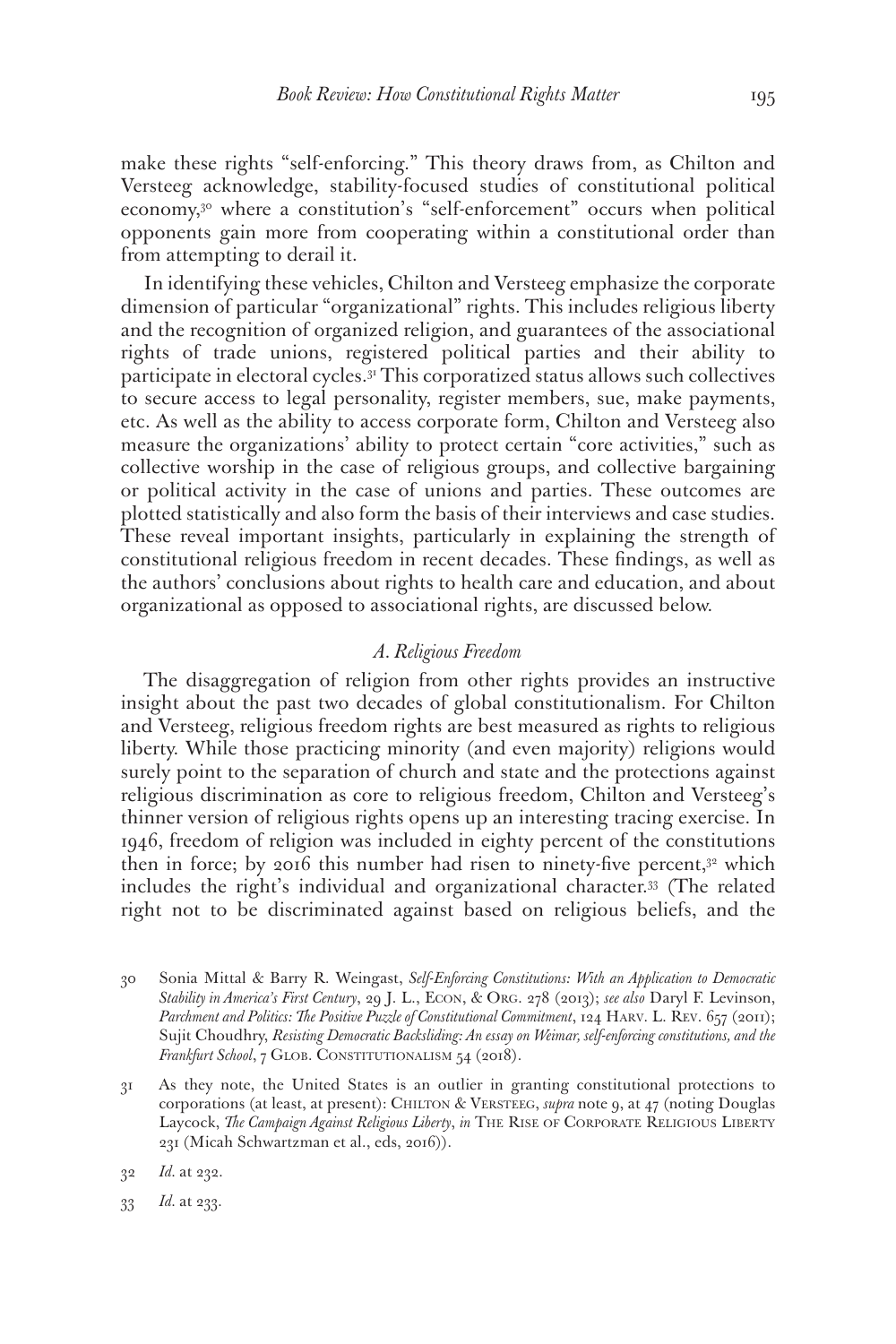guaranteed separation of church and state, are not nearly as prominent.34) Chilton and Versteeg demonstrate that an organization protected by religious freedom works more effectively than individuals can, when governments move to limit the right. This is partly due to the organization's relative control over limitations arguments: Governments often act within doctrinal requirements that require them to justify any limitations of rights, and the "ambiguities [in defense of rights] are more easy to exploit for individual over organizational rights."35

The right to religion thus tilts toward features that are protective of religious organizations. The strength of the religious organization(s) is itself bolstered through the ties of loyalty created, the social, moral, psychological, and identity-based benefits conferred, and the mobilizational effects of physical church spaces, practices of worship, and charismatic leaders.36 Chilton and Versteeg's brief case study involves not the United States (which might be highly instructive for their thesis),<sup>37</sup> but Russia, and the long opposition by the Russian Orthodox Church to proposed laws restrictive of religious freedom. This clearly majority religious organization helped to delay the suspension of religious liberty under Russian President Vladimir Putin for a time, but it did not ultimately prevent the 2016 Yarovaya's Law, which is highly restrictive of religious organizations in general but is particularly restrictive of minority and "foreign" religions (as the Jehovah's Witnesses and Church of Scientology went on to experience in Russian courts).

This case study, which launches the book's opening chapter, supports their arguments that both organizational rights are more resilient to government limitation than individual rights, and that this strength can hold out for only so long. Thus, this apparently unfavorable story about the effectiveness of rights (long term) takes on a different cast when compared with "individual" rights in Russia, which were far more rapidly eroded. The Russian Orthodox Church was able to protect religious liberty and defend its constitutional rights for far longer than the Russian media were able to do with the constitutional right to free speech. The latter right was far more quickly co-opted by a government intent on control, because, according to Versteeg and Chilton, of a lack of organizational defense (the media being bought by government).38

- 34 *Id.* at 233–34. Under their count, religious discrimination is prohibited in only sixty-five percent of constitutions and the separation of church and state is guaranteed in only thirtyeight percent.
- 35 *Id.* at 238.
- 36 *Id.* at 240–42.
- 37 *Id.* at 244. They acknowledge the trajectory of the U.S. as influential, but they do not track the transnational networks in detail. *Cf.* Ran Hirschl & Ayelet Shachar, *Competing Orders: The Challenge of Religion to Modern Constitutionalism,* 85 U. Chi. L. Rev. 425, 452 (2018); Steven M. Teles, The Rise of the Conservative Legal Movement: The Battle for Control of the Law 254 (2010).
- 38 Chilton & Versteeg, *supra* note 9, at 1-25.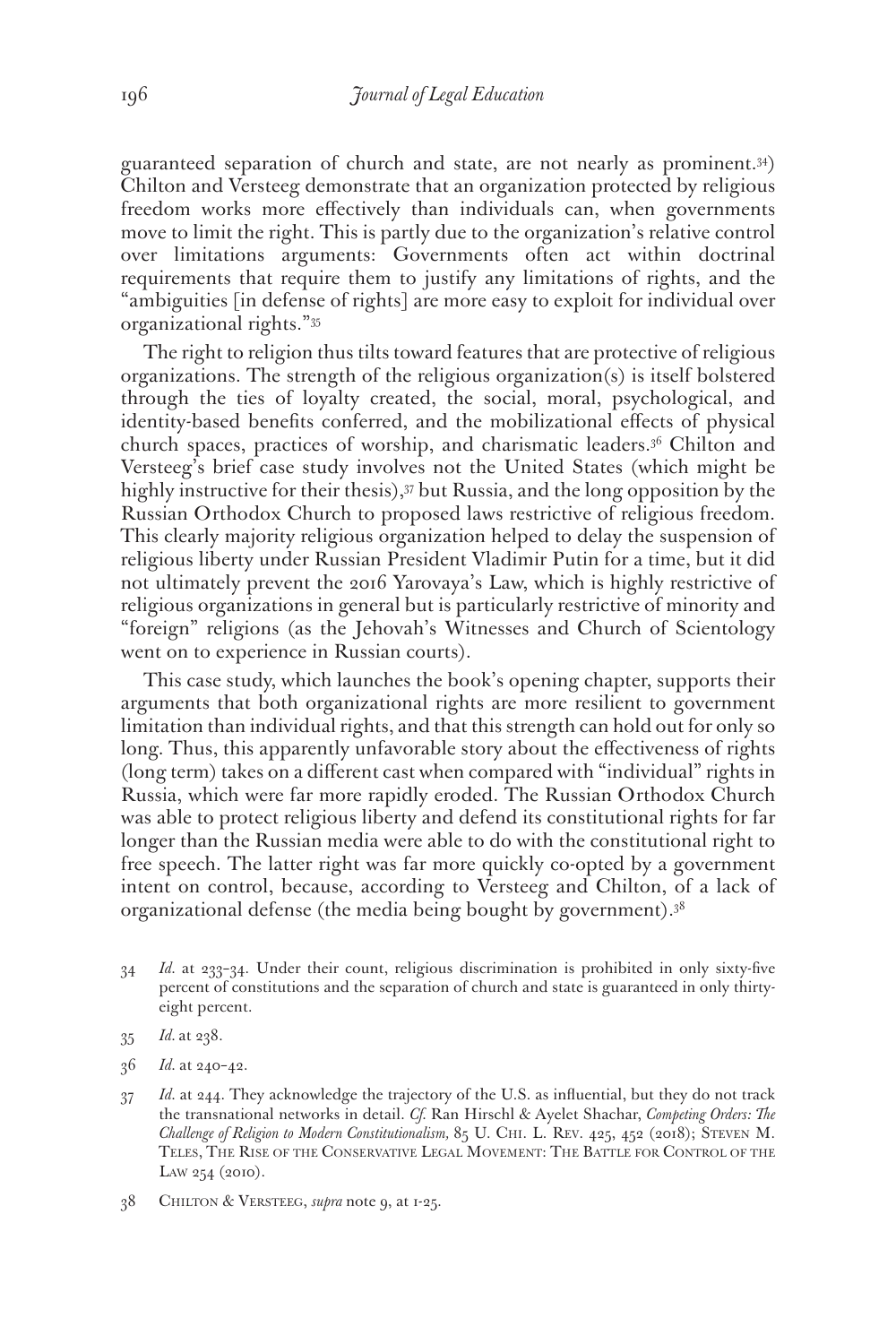The book's highlighting of the organizational strength that helps to 'selfenforce' religious liberty will be of interest to legal scholars who observe the lopsided dimensions of certain rights conflicts (LGBTQ rights and women's sexual and reproductive health rights and protections against domestic violence being immediate and very relevant cases in point, although, as noted, these rights are not included in their constitutional rights survey39). That said, the study does somewhat flatten the treatment of majority religious organizations (as opposed to minority religious organizations) within different constitutional systems, and overlooks the peculiar and very direct effect that religion can have on the enjoyment of other constitutional rights.<sup>40</sup>

#### *B. Rights to Education and Health Care*

While this treatment of the organizational dimension of religious liberty is instructive, particularly as compared with the effectiveness of the rights they code as "individual"—including the right to speech, the prohibition of torture and the freedom of movement—the insights that come from the authors' treatment of rights to education and health care are more limited. Under Chilton and Versteeg's model, these rights are also coded as "individual," as they provide individual benefits to claimants. They concede that such rights operate narrowly or regressively when operationalized as individual rather than collective guarantees, but they claim that this is a better description, given that schools and hospitals (their only canvassed possibilities) present little evidence as adequate organizational defenders, $4$  and that individual successes are implemented more easily than joint or collective claims. To answer the question of the empirical effect of these rights, they choose to include changes to social spending within the five years before and after the rights' constitutional entrenchment.42 With this measure, they find little to establish a causal link between constitutionalization and social spending increases. They ultimately conclude that such rights are likely not to matter, thus confirming their thesis that "individual rights" are constitutively distinct from "organizational rights."

Two literatures are critical to understand the limitations of this insight. The first is a copious and recent comparative constitutional literature. As Chilton and Versteeg themselves note, numerous empirical studies have

39 For exploration of recent rights conflicts, see Katharine G. Young, *Human Rights Originalism,* 110 Georgetown L. J. (forthcoming).

40 For succinct exegesis on different domains exposed by comparative law, see Aernout J. Nieuwenhuis, *State and Religion, a Multidimensional Relationship: Some Comparative Law Remarks*, 10 INT'L J. CONST. L. 153 (2012) (noting not only that a state's absolute hostility to religion or its absolute convergence with it—theocracy—are incompatible with the rule of law (and thus all other constitutional rights), but also the existence of crossovers between religion and the very domains under Chilton and Versteeg's study, such in the formation of political opinion, the social service sector, and the field of education).

<sup>41</sup> Chilton & Versteeg, *supra* note 9, at 170.

<sup>42</sup> *Id.*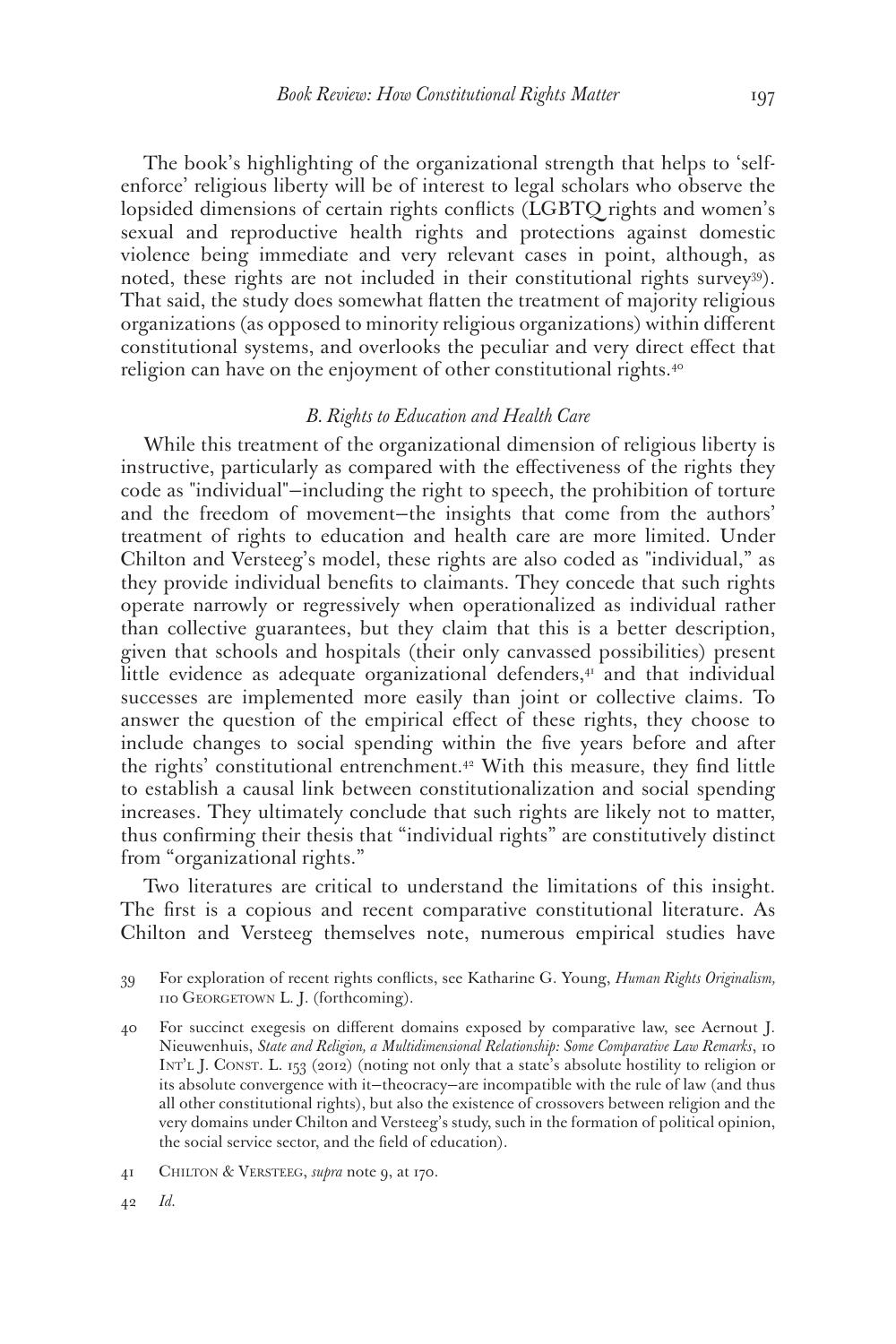sought to measure the impact of economic and social rights across different constitutional systems. Much of this scholarship focuses on success stories and the qualifications that must accompany measures of success—in Brazil, Colombia, India, Indonesia, South Africa, and the American states.43 Apart from their case study of Colombia's litigation around the constitutional right to health care, which they concede complicates their finding that rights do not matter, they do not wrangle with these studies' implications that organizations and social movements may spring from the presence of constitutional rights and may be galvanized or mobilized by them.44 They are disappointed by the right to health care in Colombia, given the slow and nonlinear successes that were wrought from judicial activism and social mobilization (taking a period of at least seven years),45 but this unevenness is unsurprising in light of these omitted studies. In part this is because Chilton and Versteeg are unwilling to let courts cloud too much of their findings—and clearly, there is only a handful of unusually "activist" courts in the Global South<sup>46</sup>-yet a more committed consideration of these findings would be helpful; not least because their disaggregation of particular rights would add interesting dimensions to that literature.<sup>47</sup>

The second literature includes the lines drawn between welfare state studies and human rights measurement. For the former, it is salutary to note that the first generation of comparativists in welfare state studies also assumed that levels of social spending could adequately reflect a state's commitment to economic and social rights. As seminal studies like Gøsta Esping-Andersen's showed, these studies were misleading<sup>48</sup>: Expenditures were epiphenomenal in the rich countries he assessed. All spending does not count equally; moreover, high spending can be a function of high unemployment, while low spending on some programs can signify a more serious commitment to full employment. Even in developing countries, where marginal returns to spending tend to be

- 43 Many empirical studies are cited, *id.* at 170-71, including COURTING SOCIAL JUSTICE: JUDICIAL Enforcement of Social and Economic Rights in the Developing World (Varun Gauri & Daniel M. Brinks eds., 2008) and Social Rights Judgments and the Politics of COMPLIANCE: MAKING IT STICK (Malcolm Langford et al. eds., 2017).
- 44 *Cf*. Chilton & Versteeg, *supra* note 9, at x (discussing possibility of rights acting as focal points).
- 45 *Id.* at 192–206.
- 46 *Id.*; *see also* Social and Economic Rights in Theory and Practice: Critical Inquiries (Helena Alviar García et al., eds., 2014); Constitutionalism of the Global South: The Activist Tribunals of India, South Africa, and Colombia (Daniel Bonilla Maldonado ed., 2013).
- 47 *E.g.*, César Rodríguez Garavito & Diana Rodríguez-Franco, Radical Deprivation on Trial: The impact of Judicial Activism on Socioeconomic Rights in the Global South (2015); *see also* Katharine G. Young, *The right-remedy gap in economic and social rights adjudication:*  Holism versus separability, 69 U. TORONTO L.J. 124 (2019) (exploring associational and class explanations for rights to health care faring better than rights to housing).
- 48 Gøsta Esping-Andersen, The Three Worlds of Welfare Capitalism 19 (1990).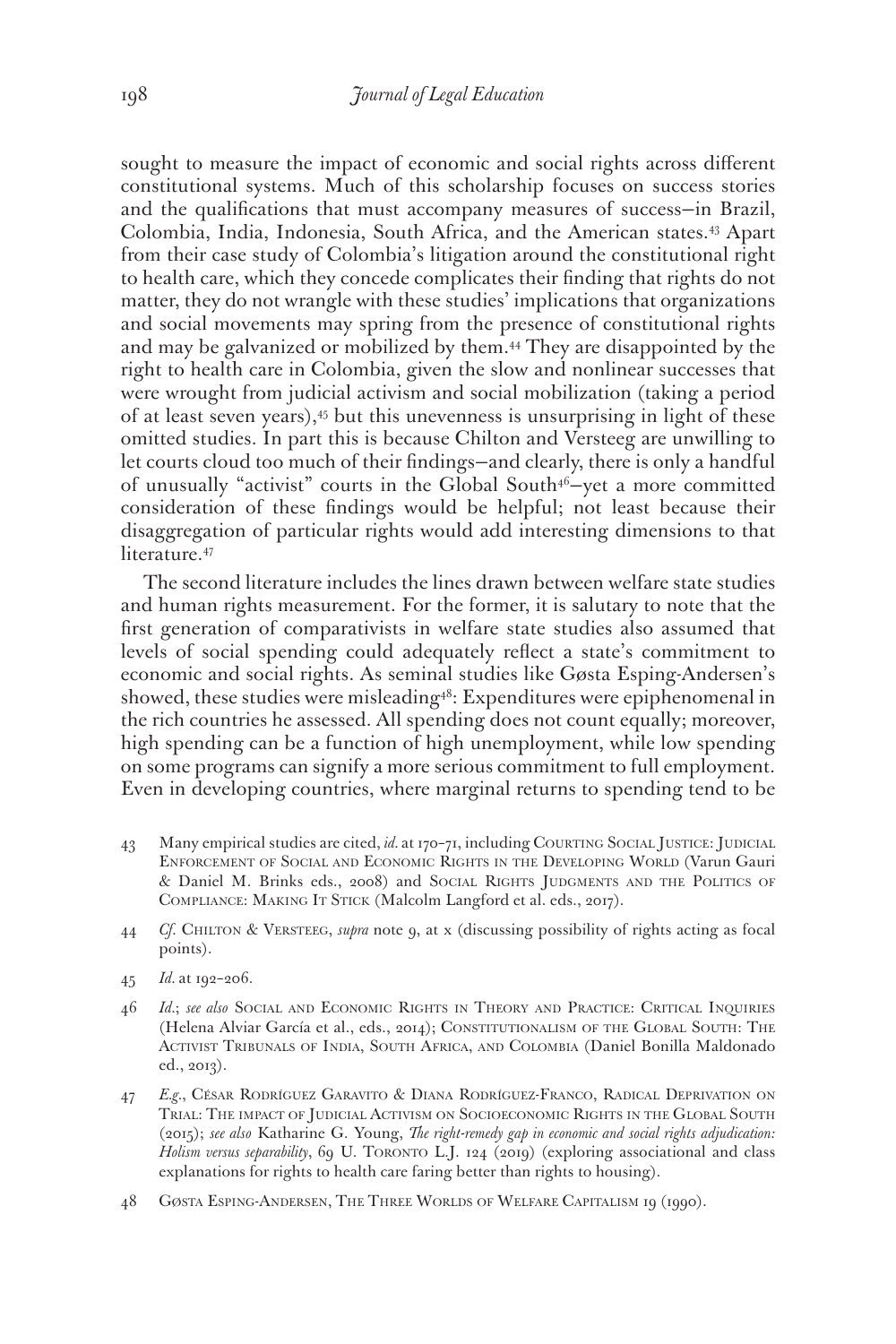higher, other policy measures, addressed to governance or inflation, can at times achieve similar results, and the quality of governance (including control of corruption) strongly influences any positive effects.49 These warnings were internalized in the design of human rights measures, which combine different indicators to capture economic and social rights fulfillment, such as outcomes like life expectancy and literacy, alongside the more obvious, capturable results such as spending, as well as participation indicators and those that indicate other constraints,50 in order to draw better conclusions.

While Chilton and Versteeg acknowledge some of these questions—for example, they note that their analysis leaves open the possibility that social rights can vary the allocation of resources without changing overall spending,  $5<sup>T</sup>$ and that their measure does not detect slow-moving changes—the findings are better summarized as answering a different, more measurable, and far less consequential question than how constitutional rights matter. Rather, their question is whether the constitutionalization of rights to education or health care increases aggregate education or health care expenditure, controlling for variables such as urbanization (by which they deliberately omit attention to organized workers), percentage of elderly in the population, economic growth, and inflation. To that question, it is not surprising that the answer would be no.

### *C. Disaggregating Organizations*

This focus on individual and organizational rights provides an interesting hypothesis of how constitutions matter. Organizations are central, by which they mean formal organizations such as churches, trade unions, and political parties. This is a very provocative triumvirate of organizations that matter very distinctively (and sometimes in opposition to one another) with respect to constitutional rights.Each organization operates under very different mechanisms, for example, in seeking out constitutional representation, or in support of other fundamental rights. This insight will no doubt lead to further instructive findings on the balance struck by differently positioned organizations, such as ideas about the separation of party and state, union and state, and church and state.

This focus on organizations calls for further analysis of how constitutional rights matter, in two important ways. The first, not canvassed by the study, is how organizations work to obstruct rather than enforce constitutional rights. While the study does note in passing that "powerful vested economic interests" might oppose certain rights, particularly those concerned about

<sup>49</sup> These measures find that social spending alone is likely insufficient. *Cf.* Chilton & Versteeg, *supra* note 9, at 184 (citing Emanuele Baldacci et al., *Social Spending, Human Capital, and Growth in Development Countries,* 36 WORLD DEV. 1317 (2008)).

<sup>50</sup> *See, e.g.*, Office of the UN High Comm'r on Human Rts., Rep. on Indicators for Promoting and Monitoring the Implementation of Human Rights, at  $11$ ,  $15$  UN Doc. HRI/MC/2008/3 (2008); *see also* Sakiko Fakuda-Parr et al., Fulfilling Social and Economic Rights (2015) (utilizing different data for high-income and low-income countries).

<sup>51</sup> Chilton & Versteeg, *supra* note 9, at 171.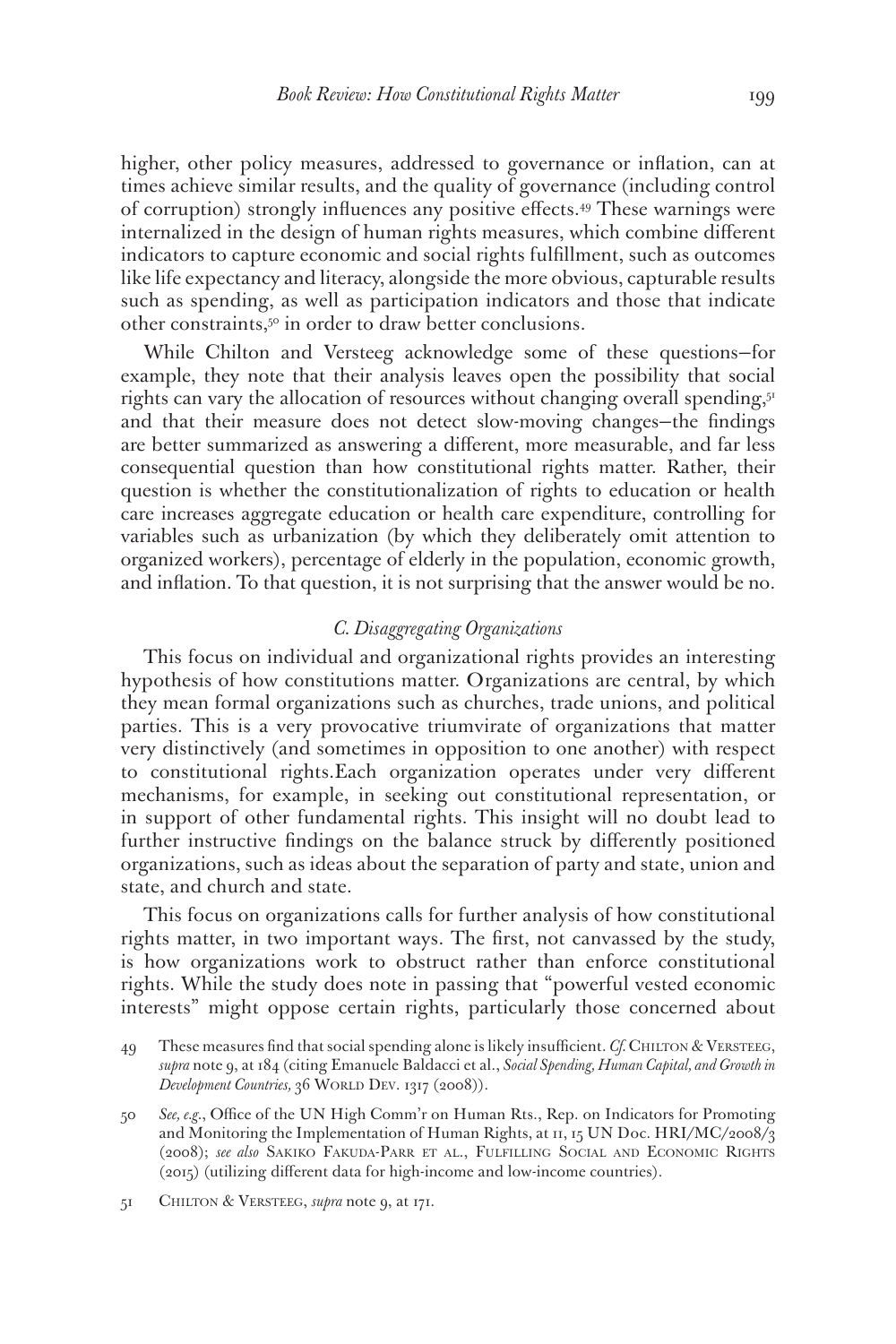access or the tax bill associated with spending on social rights, $5<sup>2</sup>$  the authors do not venture to examine this feature of constitutional politics in any detail, or to factor it into their theory of rights effectiveness. This is an ironic omission in a study so alert to the associational potentials of corporatized groups, when private groups exercising significant political power— such as private military contractors, pharmaceutical companies, financial and tech corporations, real estate developers, private schools, doctors associations, natural resources companies—have long operated to limit particular interpretations of constitutional rights. The artificial boundaries of constitutional theory have thus artificially influenced their empirical research design, and factual findings, in significant ways.53

Second, Chilton and Versteeg are interested in separating organizational rights from the general freedom of association enjoyed by both specific and more general collectives. Indeed, the authors distinguish organizational rights with the constitutional freedom of association enjoyed by other rights defenders, such as human rights organizations or education interest groups. They also note that these associational freedoms do not help secure rights in the same degree, partly in light of observations about a "closing space" for contemporary civil society,54 which they adopt. To be sure, Chilton and Versteeg's study does not delve very deeply into the makeup or transnational coordination of the networks behind such rights (the literature on the changing membership base of Amnesty International or Human Rights Watch is not assessed, for example; nor is the vibrant advocacy basis (such as patients groups or parents pro-education groups) identified beyond the organizations of hospitals or schools).55

Similarly, the authors restrict themselves from exploring other "protective constituencies" that may serve to protect distinctive interpretations of individual rights. They do acknowledge the ready power gained, for example, by the National Rifle Association's protection of the right to bear arms in the United States;56 but they do not in this current work explore similar dynamics with respect to the rights under study. And they do not incorporate into their model the contributions of more informal, dynamic collectives, such as Twitter or Facebook groups or the other forms of spontaneous action or protest that

- 53 As the field of law and political economy has amassed an increasing body of work, it is hoped that constitutional political economy will engage with them.
- 54 Chilton & Versteeg, *supra* note 9, at 10 (citing Thomas Carothers & Saskia Brechenmacher, Closing Space: Democracy and Human Rights Support under Fire  $(2014)$ .

56 *Id.* at 19, 330 (acknowledging the historical institutionalist literature on protective constituencies, Paul Pierson, Dismantling the Welfare State? Reagan, Thatcher and the Politics of Retrenchment (1994); Joseph Blocher & Darrell A.H. Miller, The POSITIVE SECOND AMENDMENT: RIGHTS, REGULATION, AND THE FUTURE OF HELLER (2018)).

<sup>52</sup> *Id.* at 184.

<sup>55</sup> *E.g.*, *id.* at 55.